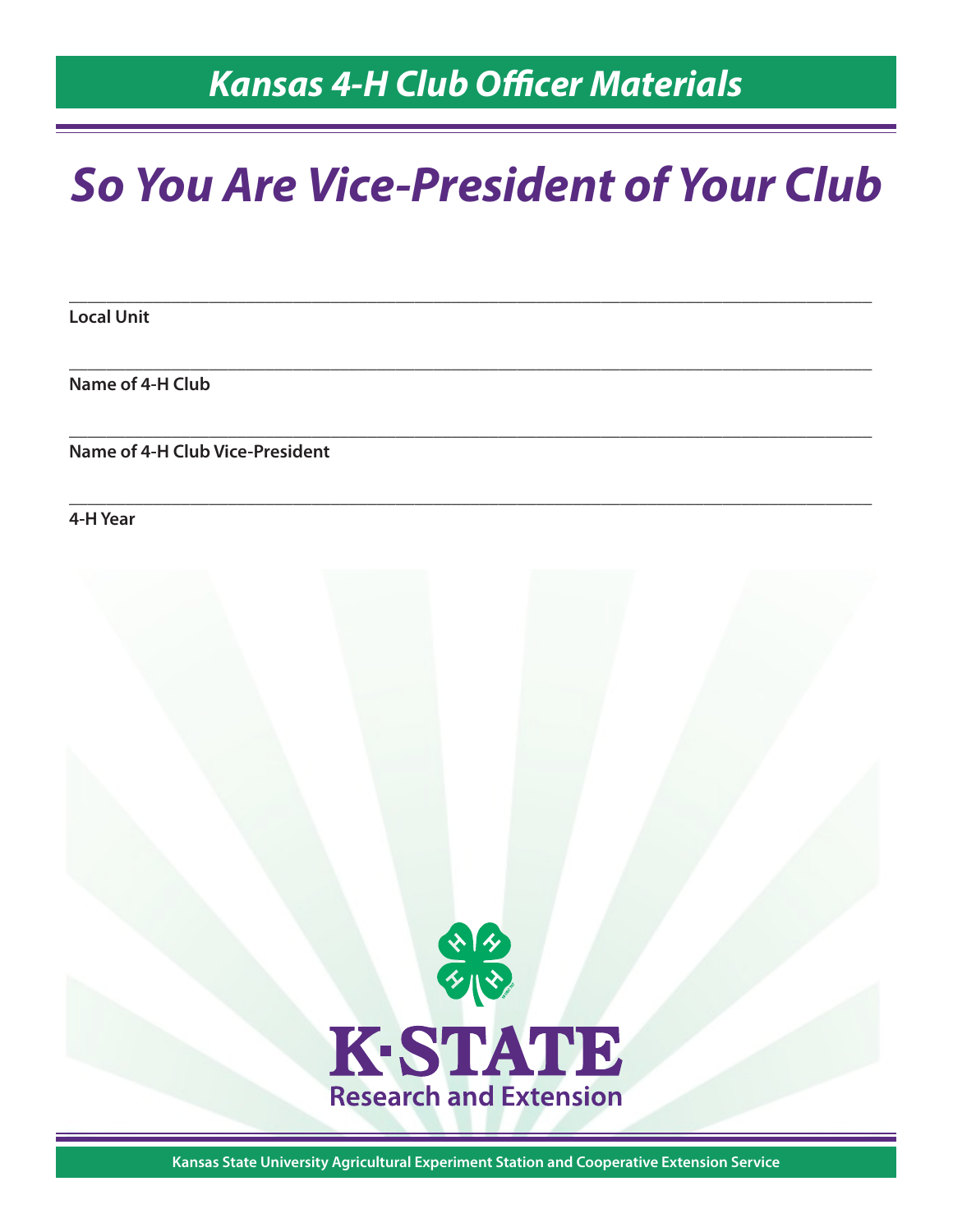

#### **Tips for Being a Good Leader**

- **1. Be a team player**
- **2. Be thoughtful of others**
- **3. Be helpful**
- **4. Be a good sport**
- **5. Be reliable and responsible**
- **6. Celebrate others' success**
- **7. Be fair**
- **8. Have fun with 4-H!!!**

Congratulations! Now that your club has elected you as vice president, you, and all other officers of your 4-H club are representatives. As a 4-H Club officer, you represent not only your club, but also the 4-H program throughout the state. Your skills and abilities, standards and ideals, grooming, speech and even smiles represent Kansas 4-H members. Representing others is one of your most important responsibilities because it exists at all times — not just while you are at 4-H events.

# **Vice President Job Description:**

- x Check with the president on plans or special work to be done.
- x Preside at the meeting or represent your group at other events in the president's absence.
- x Work with the leaders and other officers on committees and other group activities.
- x Serve as chair of the program committee to help plan club meetings and activities.
- Check with those putting on the program to see if they are ready or need any help.
- x Introduce program participants.
- x Thank program participants following the program and ask the secretary to send the presenter a thank-you note.
- x Work with the club at the beginning of the 4-H year to set goals for the club.

#### **To Introduce a Program/Presenter**

You will want to include:

- 1. The presenter's name
- 2. A little about his or her background
- 3. The title or subject matter of the presentation

#### **A good example:**

*Lynn Oakland is our club's guest speaker this evening. He is one of our city firemen and is president of the county Audubon society. Tonight he will speak to us about purple martins. Please join me in welcoming Mr. Oakland to our club. (start applause — it fills the time while the speaker comes forward.)*

An example of a demonstration introduction is: *Anna is a second-year 4-H'er enrolled in the recreation project. Her demonstration tonight is titled "Take a Walk for Health."*

#### **To Thank a Presenter**

Thank-you speeches should be 30 seconds to 1 minute in length. Listen to the speech for worthwhile qualities and express thanks for one or two of the following:

- 1. Thought
- 2. Preparation
- 3. Useful information
- 4. Special news to the group
- 5. A long journey to your meeting

### **A good example:**

*We would like to thank Mr. Oakland for the interesting program about purple martins. It has been especially intriguing to learn about the community these birds develop. We are glad that you could take the time out of your busy schedule to come to our meeting.* 

It is also good practice to thank your fellow club members when they present a talk or demonstration. Doing this represents communication, one of the important life skills we learn in 4-H. It also shows encouragement and support for others.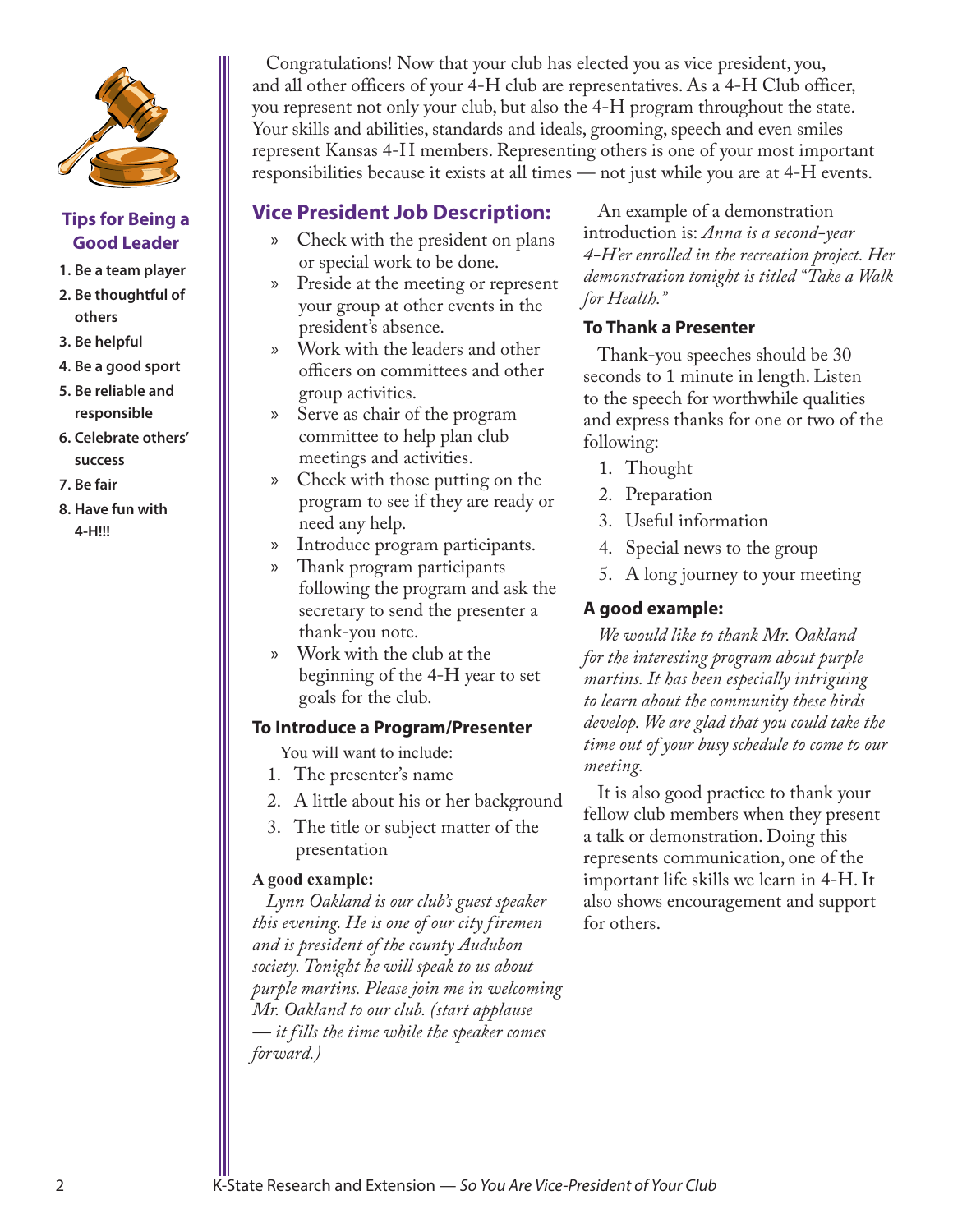## **Helping Your Club Plan Meetings**

One of your main roles as the vice president is to help your club plan meetings and goals. If you involve all the members of your club in program planning, you will find that more members will be actively involved in making your programs work. This will help make everyone in your club more enthusiastic about coming to meetings.

To do this, your group must first agree on some things you would like to accomplish. These accomplishments are called goals.

In identifying group goals, you must incorporate individual members' goals. Members, parents and leaders all have ideas about what they would like to accomplish during the year, and they need a chance to express them. Determine the best way to survey your group with help from your fellow officers and leaders.

## **Setting Club Goals**

#### **Begin with the End in Mind**

Goals are the end results that individuals, families, or community organizations are willing to work toward. In simple terms, goals are the bottom line. They may be goods, money (relief supplies or cash donations for victims of a storm), activities (a community dinner), or something less material (a better way of life).

Goals develop from values — our ideas about what is important and worthwhile.

## **Idea-gathering exercises**

(choose one to use for your club)

#### **Sharing ideas**

Tape a large piece of paper to the wall. As people arrive, ask them to write at least one thing they would like to do in their 4-H club meetings during the year. Using markers or crayons in many colors can make it a more enjoyable activity.

#### **Fishbowl**

Ask for a few club members (about six) to sit in a circle of chairs in the middle of the room and talk about things they would like to do or accomplish in 4-H. Be sure the members in the fish bowl range in age and interests to get a better idea of what the whole club wants. Other club members and parents can stand in a circle around this small group and listen to what is being said. Only the people in the circle talk. Any other member who wants to participate in the conversation must tap one of the people in the circle on the shoulder and take that person's place in the fishbowl. Appoint someone to record what is being said for the planning committee.

#### **Brainstorm**

An activity similar to the fishbowl is brainstorming. Let members divide into groups of five or six. Each group has 10 minutes to write down ideas for everybody to see. It is very important that members should not evaluate or criticize the statements of others during the brainstorming. The purpose of this activity is to generate as many ideas as possible. Groups should be creative! List ideas on large sheets of paper. Afterward, discuss the possibilities and eliminate those that do not meet the club's needs. Vote on remaining alternatives and have someone record the list of goals.

#### **Rank order**

When possible ideas are recorded from the above activities, look over the list and discuss pros and cons of each one as a club. Each member then privately ranks (numbers in order of choice  $-1, 2, 3, 4$ ) . . .) his or her top goal choices. Tally the results, discuss goals selected and record them.



*"Whatever you are, be a good one."*

*~Abraham Lincoln*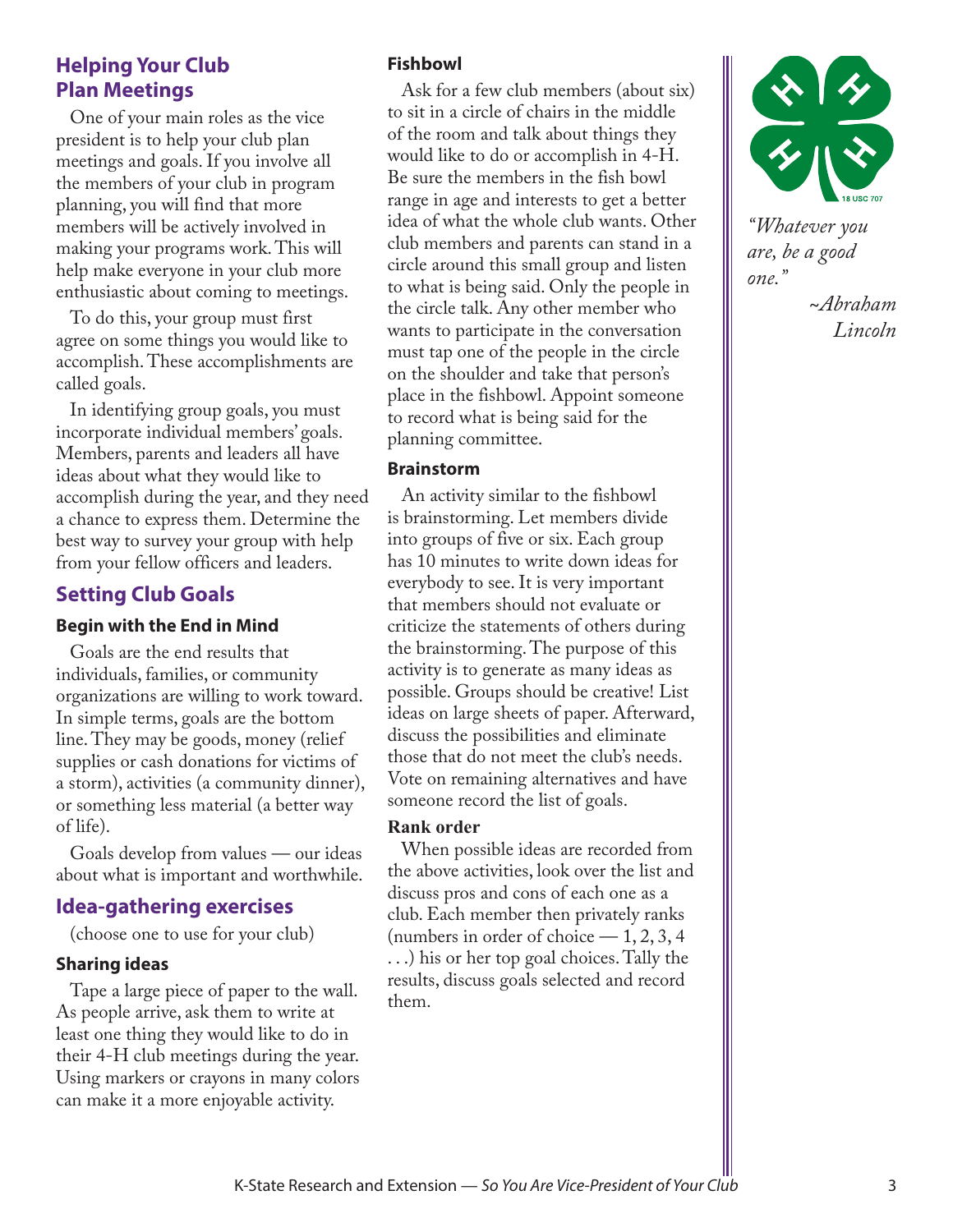

*Leadership is the art of getting someone else to do something you want done because he wants to do it. ~Dwight D. Eisenhower*

# **Planning Activities for Club Meetings**

- 1. Survey the members' interests
- 2. Select planning committee
- 3. Plan the program (guest speaker, project talks from members, field trip, club tour, parents' club presentation, etc.)
- 4. Have the club approve the plan
- 5. Coordinate responsibilities
- 6. Evaluate

When your club has agreed on activities for the year, members need to make lists of all the things that must be done to make each activity work.

Assign specific members, leaders or parents to be responsible for each part. Planning alone is not enough to make a successful 4-H program. To accomplish this, check with the people who have specific tasks to see that plans are being carried out. At the end of each meeting allow some time to find out what members thought. At the end of the year ask your club to look at your total program and note ideas for the next year's planning committee.

For example, a club may decide to make valentine cards for elderly residents of a long-term care facility for Valentine's Day.

Their list of tasks might include:

- buy paper, doilies, paste or glue, scissors, markers, etc.
- contact the care facility to get their approval and to obtain a list of residents who would like to have a visitor and a valentine.
- organize enough cars to transport members to the care home.
- find patterns for the valentines and designate someone to give directions during the time they are being made.
- find out how many people will be attending and work with the car organizer to make sure everyone has a ride.

# **Making Group Action Decisions**

In the four steps listed here, a group action decision-making process is described. Use this model to consider how your club can fit its goals and actions into the steps.

*Goal: To make it easier to give demonstrations and illustrated talks at club meetings.*

## **1. Identify the goal to be achieved or the problem to be solved.**

"The club needs to purchase a new easel for project talks and demonstrations. We have budgeted \$105 to find the best quality and most cost-effective easel to suit our club's needs."

#### **2. Obtain information and examine possible courses of action.**

"Locally, easels cost between \$20 and \$125. Out of town, easels cost between \$10 and \$100. Should we give business to local merchants or buy a more costeffective one from an out-of-town merchant?"

### **3. Consider the consequences of each alternative.**

"Local merchants sponsor our club during our fund drives and always allow us to put up fliers in their windows. Buying from an out-of-town merchant will help us to keep within our budget for the easel while still getting a high-quality one."

#### **4. Select the best one.**

"Because we rely on the generosity of our local merchants, we will purchase the highest quality easel that is within our budget locally."

**Note: Be sure to follow parliamentary procedure when making group decisions.**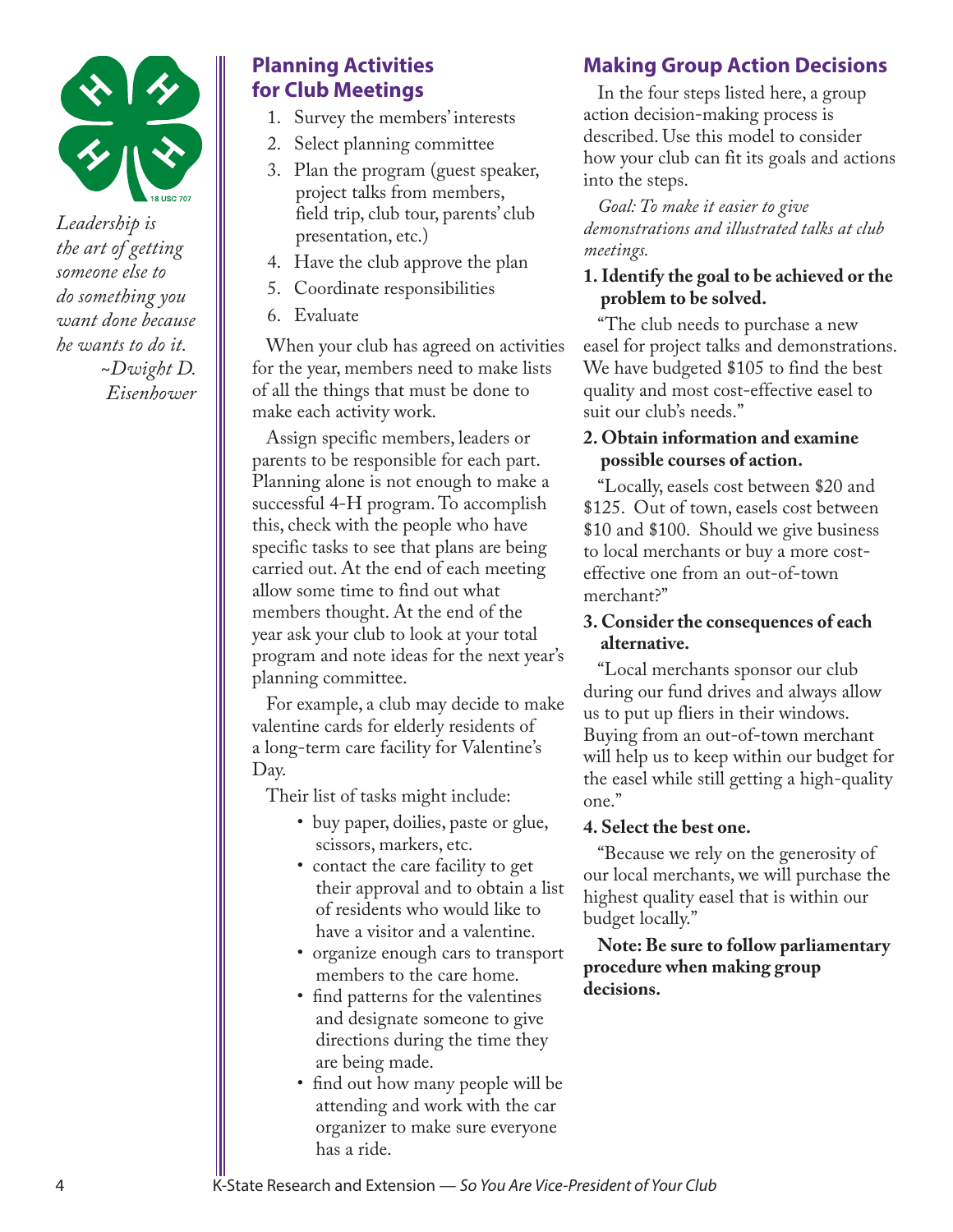# **Sample Club Calendar**

Note: Each club's activities should support the project(s) taken in the club as well as county and state events. So, a horse club's activities will vary greatly from an environmental club's and both of these will be different than a general club's activities. This calendar is intended to give you some ideas about organizing the year's programs so your members are prepared and ready for upcoming events. All due dates and examples given are just a sample and do not in any way reflect the actual events/due dates/activities of your



club or county/district. For actual dates, check the monthly tip sheet and calendar on the Kansas 4-H Youth Development homepage at *<https://www.kansas4-h.org/>*.

| <b>October</b>                                                        | <b>April</b>                                                       |  |  |  |
|-----------------------------------------------------------------------|--------------------------------------------------------------------|--|--|--|
| <b>Discuss:</b> 48 Hours of 4-H project, Halloween parade             | <b>Discuss:</b> Summer events: camps, fairs, Discovery Days        |  |  |  |
| <b>DUE:</b> Awards Banquet reservations, Public Speaking Contest      | <b>DUE:</b> Camp counselor applications                            |  |  |  |
| entry                                                                 | Program: Presentations by members                                  |  |  |  |
| Program: Installation of new officers.                                | Refreshments: Nelson family                                        |  |  |  |
| Refreshments: Johnson family                                          |                                                                    |  |  |  |
| <b>November</b>                                                       | <b>May</b>                                                         |  |  |  |
| <b>Discuss:</b> Christmas service activity, club Christmas party      | <b>Discuss:</b> Summer events, fund-raiser                         |  |  |  |
| $DUE:$ —                                                              | <b>DUE:</b> Camp registration, Discovery Days registration, sheep/ |  |  |  |
| Program: Jane McDonald, Table setting                                 | swine tagging                                                      |  |  |  |
| Refreshments: Baker family                                            | Program: Packing for a successful camp                             |  |  |  |
|                                                                       | <b>Refreshments: Miller family</b>                                 |  |  |  |
| <b>December</b>                                                       | <b>June</b>                                                        |  |  |  |
| Christmas Party                                                       | <b>Discuss:</b> Need State Fair helpers                            |  |  |  |
| $DUE:$ $-$                                                            | <b>DUE:</b> County fair pre-entries                                |  |  |  |
| <b>Program:</b> Caroling and potluck dinner                           | Program: Winning Kansas Award Application (KAA)                    |  |  |  |
|                                                                       | Refreshments: Kent family                                          |  |  |  |
| <b>January</b>                                                        | <b>July</b>                                                        |  |  |  |
| <b>Discuss:</b> County judging contests, work on project books        | Pre-fair pool party at Andersons                                   |  |  |  |
| <b>DUE:</b> 4-H Day entries                                           | <b>DUE:</b> Pick up passes and last-minute fair info               |  |  |  |
| <b>Program:</b> Presentations by members                              | Refreshments: Everyone bring a snack food                          |  |  |  |
| Refreshments: Evans family                                            |                                                                    |  |  |  |
| <b>February</b>                                                       | <b>August</b>                                                      |  |  |  |
| <b>Discuss:</b> County 4-H Day contest, fund-raiser for year-end trip | <b>Discuss:</b> KAA, election of officers, county awards event,    |  |  |  |
| <b>DUE:</b> County 4-H Days entries, beef weigh-in and tagging        | enrollment cards                                                   |  |  |  |
| Program: Club Days practice                                           | <b>DUE:</b> KAA, State fair entries                                |  |  |  |
| <b>Refreshments: Bates family</b>                                     | Program: Record book help, County agent                            |  |  |  |
|                                                                       | Refreshments: Arnold family                                        |  |  |  |
| <b>March</b>                                                          | <b>September</b>                                                   |  |  |  |
| <b>Discuss: Fund-raisers</b>                                          | <b>Discuss:</b> Planning next year, preliminary project selection  |  |  |  |
| <b>DUE:</b> County Junior Leader applications, state scholarship      | <b>DUE:</b> Enrollment cards                                       |  |  |  |
| applications due March 1                                              | Program: June Smith, Toastmasters International                    |  |  |  |
| Program: Clothing project members, "Fashion on a Budget"              | <b>Refreshments:</b> Clark family                                  |  |  |  |
| <b>Refreshments: Richards family</b>                                  |                                                                    |  |  |  |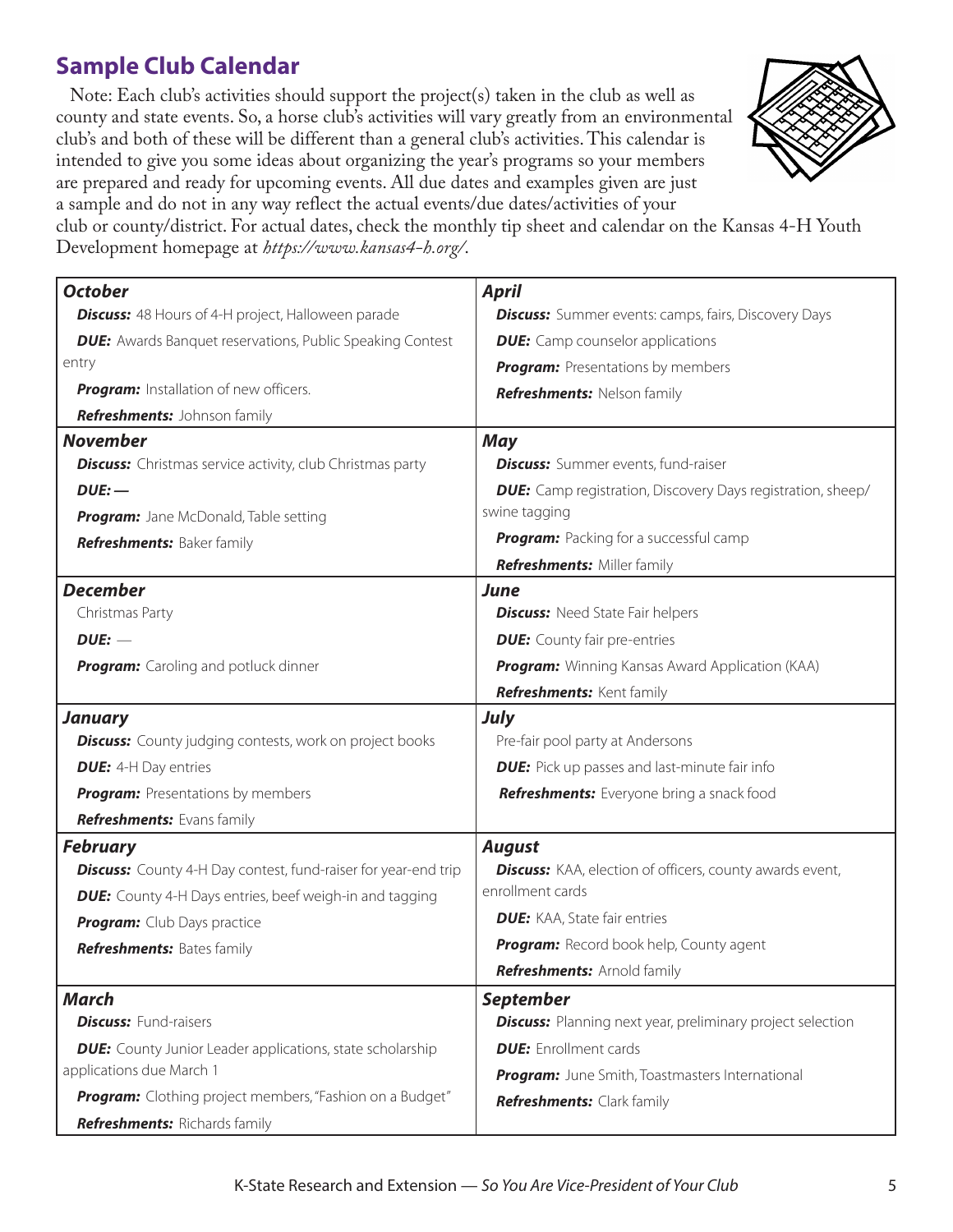

#### **The 4-H Pledge**

*I Pledge my Head to clearer thinking,* 

*my Heart to greater loyalty,* 

*my Hands to larger service,*

*and my Health to better living,* 

*For my club, my community, my country, and my world.*

*"If your actions inspire others to dream more, learn more, do more and become more, you are a leader. "*

*~John Quincy Adams*

# **What Leadership Means to the Vice President**

To be a good leader in a group, especially one that is as diverse as a modern 4-H group, here are some more tips\*:

- 1. Club members want:
	- To feel like they belong
	- To help with planning
	- To help make the rules
	- To know what is expected
	- To have responsibilities
	- To see goals being accomplished
	- To trust the leaders, officers and other members of the group
- 2. To gain your club's trust:
	- Accept others for who they are
	- Only speak for yourself
	- Avoid put-downs at all times
	- Be responsible with all your tasks
	- Expect unfinished business and deal with it
	- Don't judge anyone for what he or she may or may not do
- 3. Avoid these behaviors that block club development:
	- Not listening
	- Disorganization
	- No goals or objectives
	- Impatience
	- Using words that some group members may not understand
	- No agenda or meeting plan
	- Being pushy
	- Offensive humor

To lead means a variety of things to different people. When you state the 4-H Pledge at the beginning of each meeting, you pledge to help your environment by doing your personal best. When your club chose you to be the vice president, you accepted an important role in helping your fellow club members fulfill their pledge.

As the vice president, you will be required to step in when the president is absent, the younger members of your club will look up to you, and the leaders and parents will expect you to set a good example. Also, your extension agent will soon be seeking out volunteers for county/district committees and council officers. Take this responsibility seriously and use your head, heart, hands and health to lead this generation of 4-H'ers to make the best better.

*\*Walker, K., Phillips, M., McAdoo, S., et al. (1999). LEADS Curriculum Notebook. Kansas State University Agricultural Experiment Station and Cooperative Extension Service.*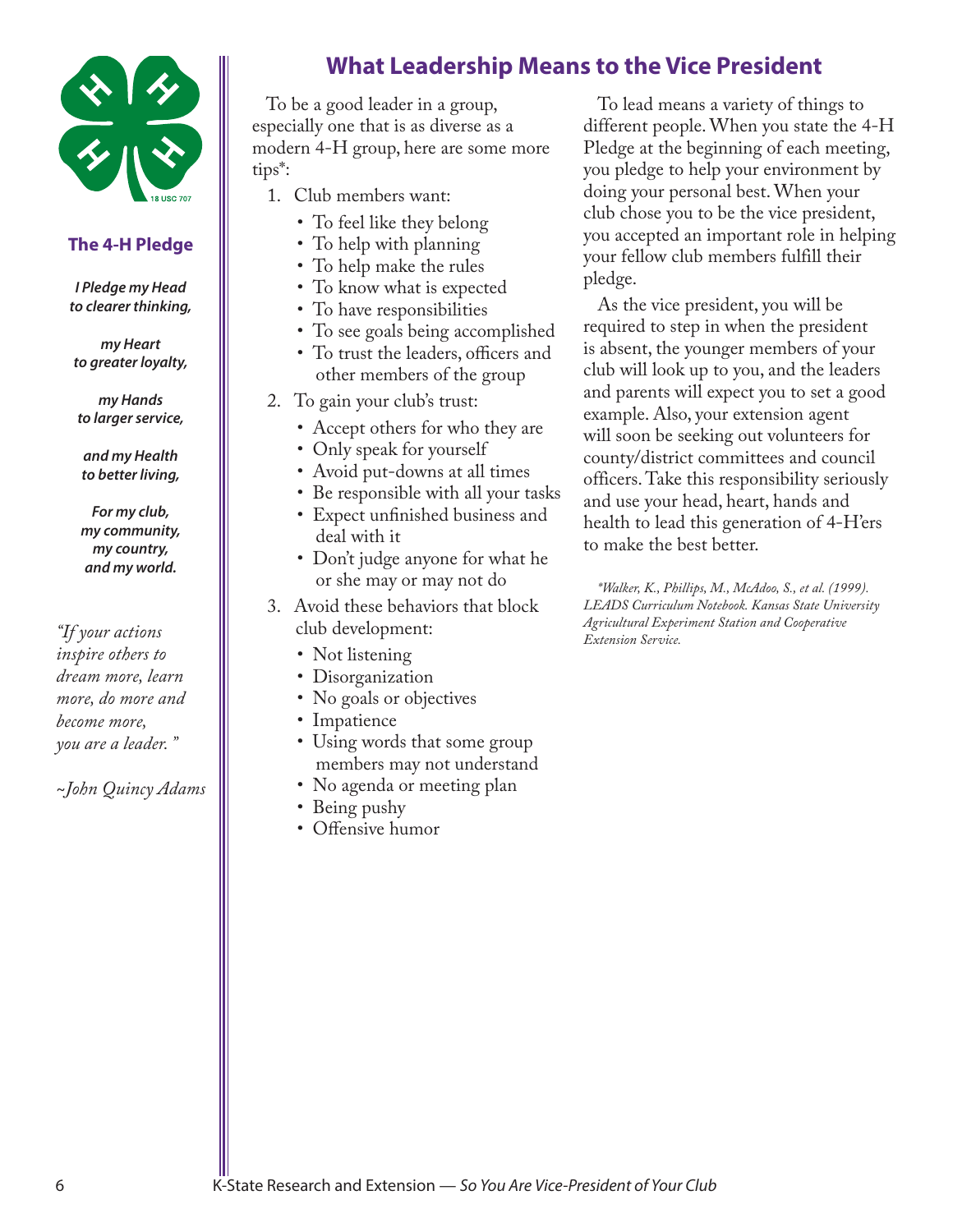# **Club Program Evaluation Form**

**Note:** At the end of the 4-H year, it is a good idea to evaluate the programs that your planning committee has presented to the club. This will give the next vice president and planning committee some ideas straight from the club before they even get started trying to come up with new activities and programs. It will also make the club members feel like they are being part of the planning process, which will make them more excited about coming to the meetings!

Check what applies to you:

I am a: \_\_\_\_\_\_ 4-H member

```
 ______ Junior age 7-11
```
\_\_\_\_\_\_ Intermediate age 12-14

\_\_\_\_\_\_\_\_ Senior age 15-19

\_\_\_\_\_\_ 4-H parent or leader

|                                                                                                | Not at All   |                | Sort-of        |                | Definitely<br>Yes! |  |  |
|------------------------------------------------------------------------------------------------|--------------|----------------|----------------|----------------|--------------------|--|--|
| During the idea-gathering activity, my ideas<br>were listened to and taken seriously.          | 1            | $\overline{2}$ | $\overline{3}$ | $\overline{4}$ | 5                  |  |  |
|                                                                                                |              |                |                |                |                    |  |  |
| I learned at least one new thing this year.                                                    | 1            | $\overline{2}$ | $\overline{3}$ | $\overline{4}$ | 5                  |  |  |
|                                                                                                |              |                |                |                |                    |  |  |
| The programs and activities made me want to<br>keep attending the club meetings all year long. | $\mathbf{1}$ | $\overline{2}$ | 3              | $\overline{4}$ | 5                  |  |  |
|                                                                                                |              |                |                |                |                    |  |  |
| The programs and activities were about many<br>different topics.                               | $\mathbf{1}$ | $\overline{2}$ | 3              | $\overline{4}$ | 5                  |  |  |
|                                                                                                |              |                |                |                |                    |  |  |
| The programs and activities were a good<br>length for me.                                      | 1            | $\overline{2}$ | 3              | $\overline{4}$ | 5                  |  |  |
|                                                                                                |              |                |                |                |                    |  |  |
| I am glad that I came to the club meetings.                                                    | 1            | $\overline{2}$ | 3              | $\overline{4}$ | 5                  |  |  |
|                                                                                                |              |                |                |                |                    |  |  |
| One thing I would like to see next year:                                                       |              |                |                |                |                    |  |  |
|                                                                                                |              |                |                |                |                    |  |  |
|                                                                                                |              |                |                |                |                    |  |  |
|                                                                                                |              |                |                |                |                    |  |  |